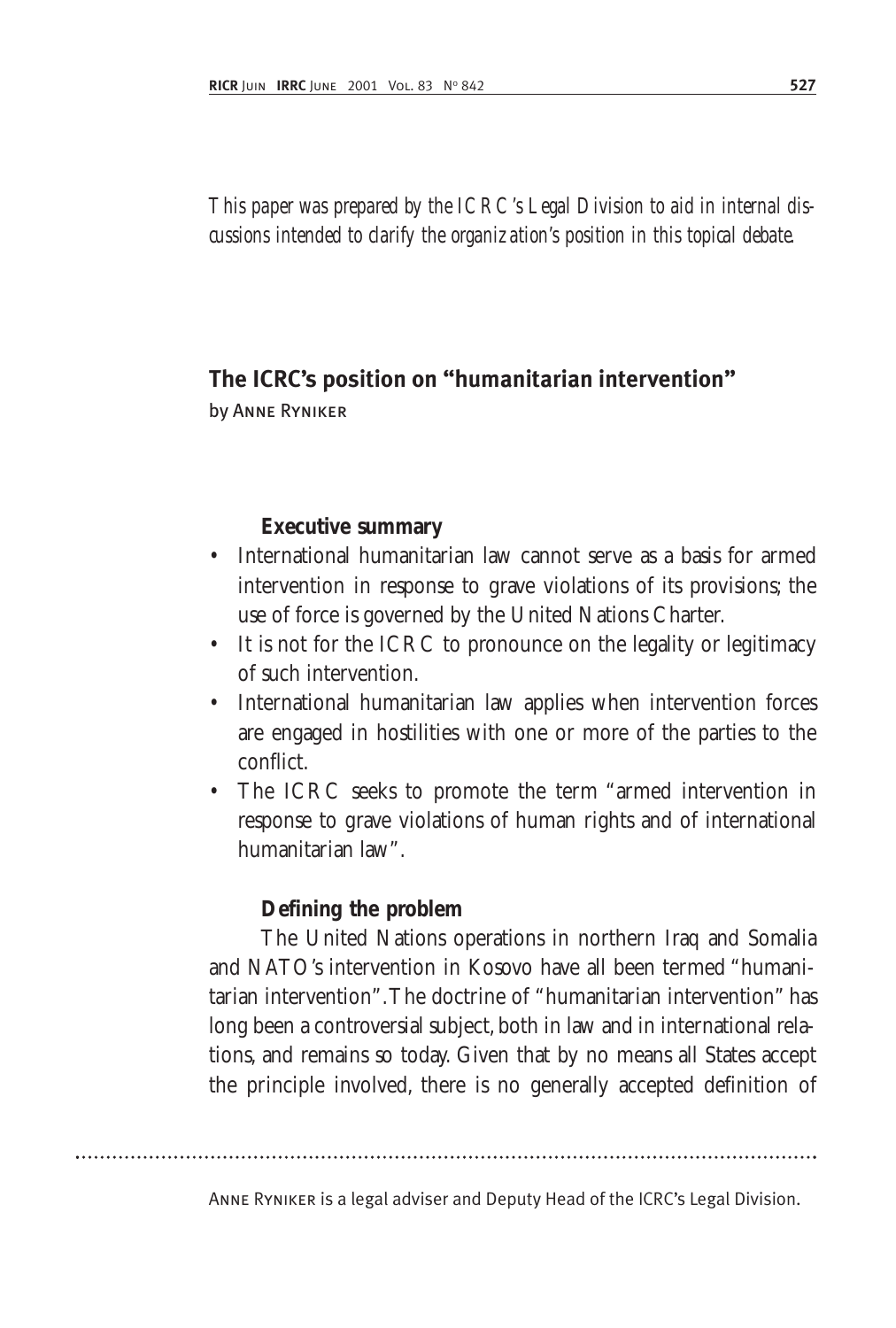"humanitarian intervention". One possible definition runs as follows: "the theory of intervention on the ground of humanity (...) recognizes the right of one State to exercise international control over the acts of another in regard to its internal sovereignty when contrary to the laws of humanity".1 Another writer affirms that "humanitarian intervention is defined as coercive action by States involving the use of armed force in another State without the consent of its government, with or without authorisation from the United Nations Security Council, for the purpose of preventing or putting to a halt gross and massive violations of human rights or international humanitarian law".<sup>2</sup>

"Intervention on the grounds of humanity" and the *droit d'ingérence* ("right to intervene") are other terms used in the past to describe operations involving assistance and intervention in a country's internal affairs. The first term, used mainly during the 19th century, referred to protection of a State's own citizens in another country, but was also used to react to particularly shocking acts perpetrated by a State on its own citizens.The debate at the end of the 1980s on the *droit d'ingérence* was always ambiguous and concerned both operations carried out by individual States and action taken by international organizations and NGOs.

While there is as yet no unanimous acceptance of "humanitarian intervention", certain States and a body of doctrine consider such acceptance sufficiently widespread that one can speak of international custom.Those who take this view say that practice is in the process of developing and still requires consolidation. They maintain that the principle is already accepted whereby a threat to peace can be constituted by violations of human rights and of humanitarian law committed within a country. One part of the current debate is concerned with the need to set up a legal framework for intervention, in order to provide a clear decision-making mechanism and ensure that the intervention is non-discriminatory.There are plans to develop criteria for

1 Francis Kofi Abiew, *The Evolution of the Doctrine and Practice of Humanitarian Intervention*, Kluwer Law International, 1999, p. 31.

2 *Humanitarian Intervention, Legal and Political Aspects*, Danish Institute of International Affairs, 1999, p. 11.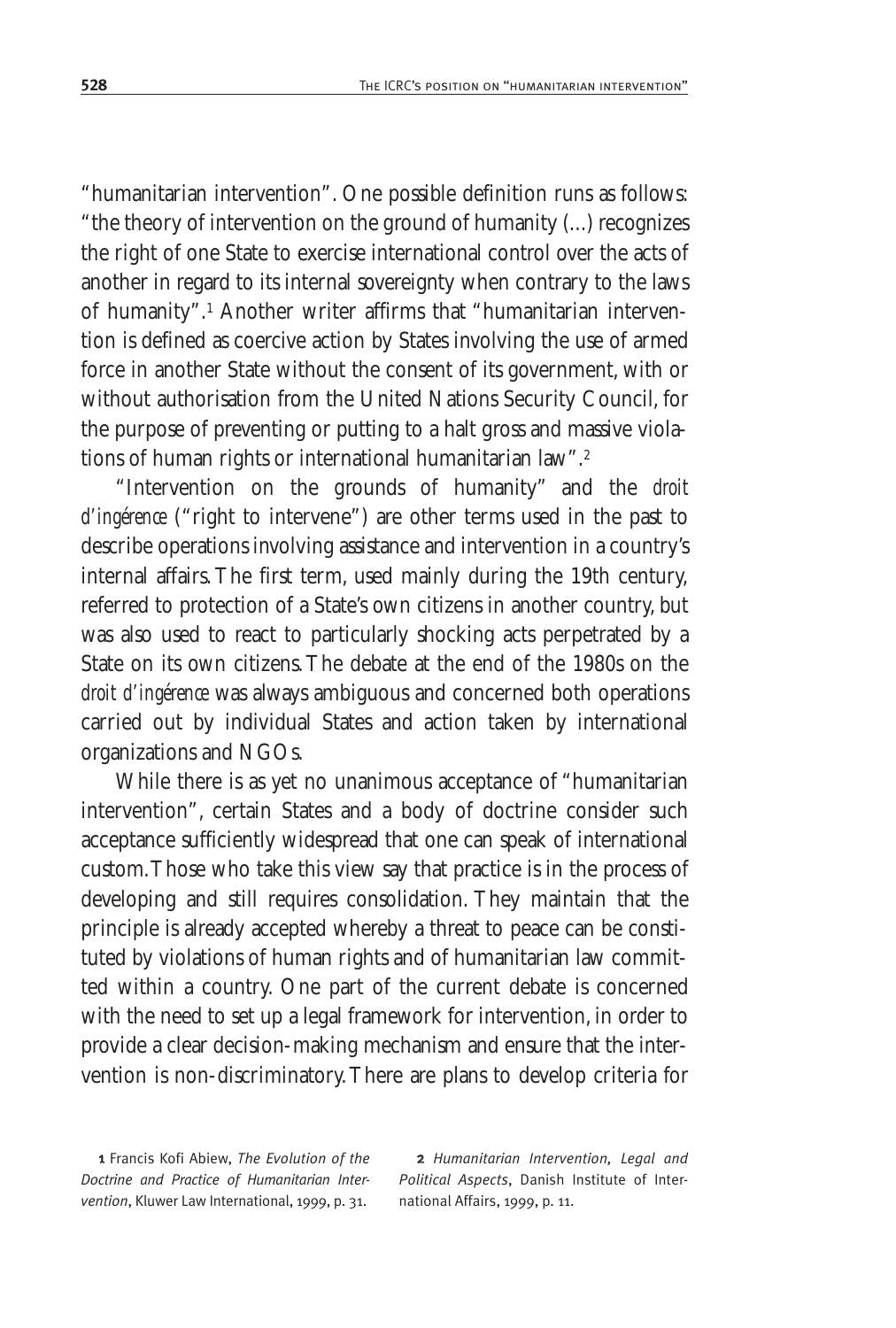intervention, based on factors such as the gravity of the violations concerned, the adequacy of the response and the use of force as a last resort. One of the forums in which these questions will be subjected to particularly close scrutiny over the coming months is the *International Commission on Intervention and State Sovereignty.* Created in September 2000 at the initiative of the former Canadian Minister of Foreign Affairs, Lloyd Axworthy, the Commission is co-chaired by Mr. Gareth Evans and Mr. Mohamed Sahnoun; it is composed of 10 other international figures, including the former President of the ICRC, Cornelio Sommaruga.The Commission has been given a year to carry out its work, the conclusions of which are to be presented to the 56th General Assembly of the United Nations, in 2001.

From the viewpoint of humanitarian law, it is a contradiction in terms to speak of humanitarian "intervention" or "interference", as the term "humanitarian" should be reserved to describe action intended to alleviate the suffering of the victims. Yet "humanitarian intervention" refers to armed intervention, often carried out with a political agenda. International humanitarian law recognizes the right to provide humanitarian assistance, and impartial humanitarian aid cannot be condemned as interference or infringement of a State's national sovereignty. In its 1986 ruling on a case involving military and paramilitary activities in Nicaragua, the International Court of Justice stated that if the provision of "humanitarian assistance" is to escape condemnation as an intervention in the internal affairs of another State, it must be limited to the purposes hallowed in the practice of the Red Cross.<sup>3</sup> However, the court also added that "the use of force could not be the appropriate method to monitor or ensure such respect [for human rights]".4

The most one can speak of, therefore, is "armed intervention in response to serious breaches of human rights and of international

3 *Case concerning Military and Paramilitary Activities in and against Nicaragua (Nicaragua v. United States of America)*, Merits, Judgment, I.C.J. Reports 1986, para. 243.

4 *Ibid.*, para 268.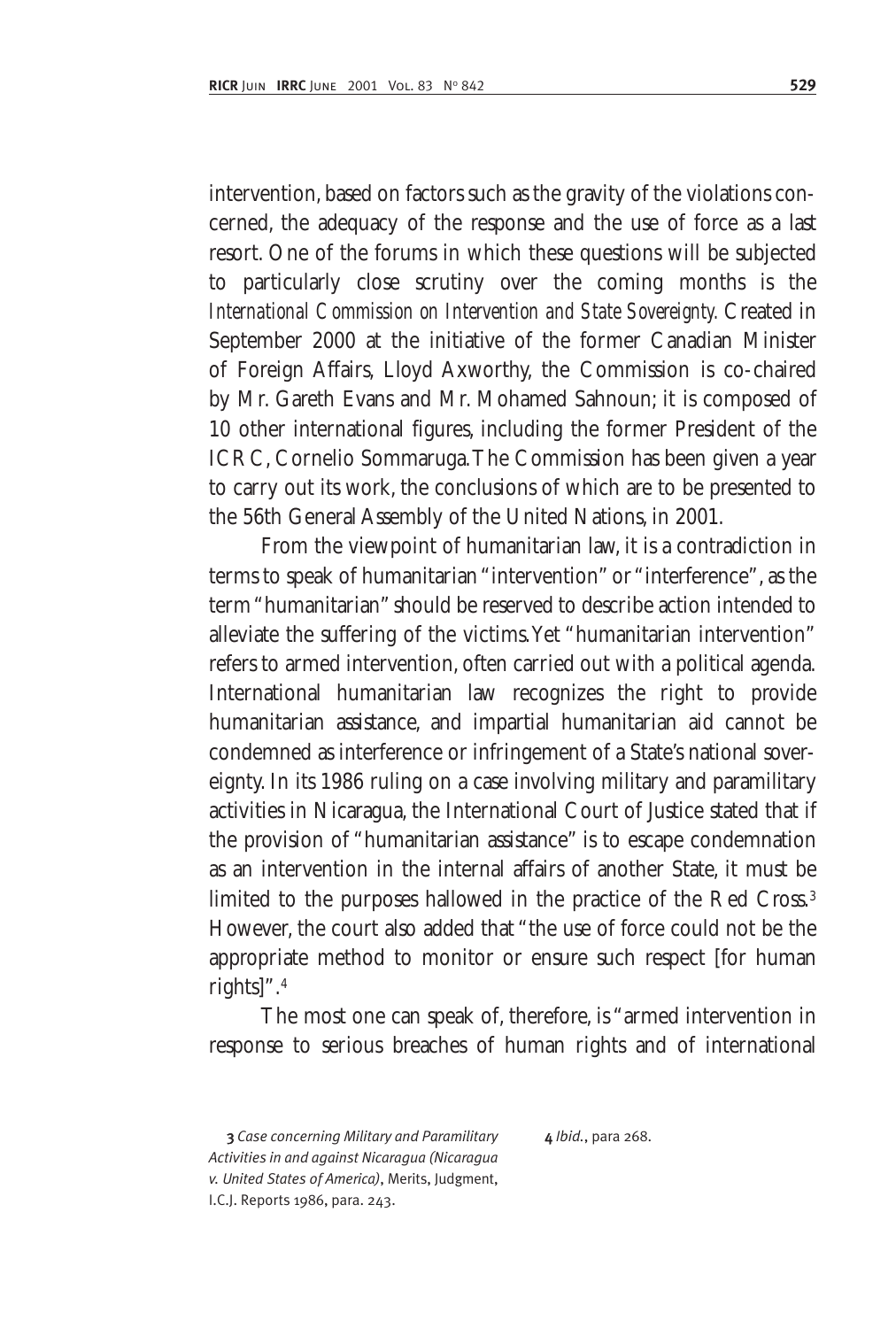humanitarian law".This wording also serves to emphasize the fact that the forces engaged in the intervention are bound by humanitarian law in their military operations.

## **The legal status of "humanitarian intervention" and its relationship to international humanitarian law**

"Humanitarian intervention" is a *jus ad bellum* question. When does a State or a group of States have the right to resort to force? This question is dealt with explicitly by the UN Charter. In principle, States are to refrain from the use of force in their international relations (Article 2 para. 4). Chapter VII sets out exceptions. In the event of a threat to international peace and security, the Security Council may take military action (Article 42).The Charter also guarantees the right to individual or collective self-defence (Article 51).The right to selfdetermination is another possible justification for intervention accepted in practice. On the other hand, it is not currently possible to say that there is any right to take unilateral action or use force against a State that commits abuses of human rights or breaches of humanitarian law. In our view, international custom in this field has yet to be established.

Humanitarian law stipulates that when grave breaches of its provisions are committed, those responsible are to be prosecuted and punished as criminals.They can be tried either by national courts or, failing that, by international courts created for this purpose, or else by the International Criminal Court once it has been set up.

Under Article 1 common to the Geneva Conventions, there is an individual and collective obligation to "respect and ensure respect for" international humanitarian law. If grave violations of that law are committed, the States are obliged to take action jointly or separately, in cooperation with the United Nations and in accordance with the UN Charter (Protocol I additional to the Geneva Conventions, Article 89). The question of what measures are to be taken by the States and the United Nations in order to put an end to those breaches is not dealt with by humanitarian law, but rather by the UN Charter (Chapters VII or VIII).The Security Council has a variety of means at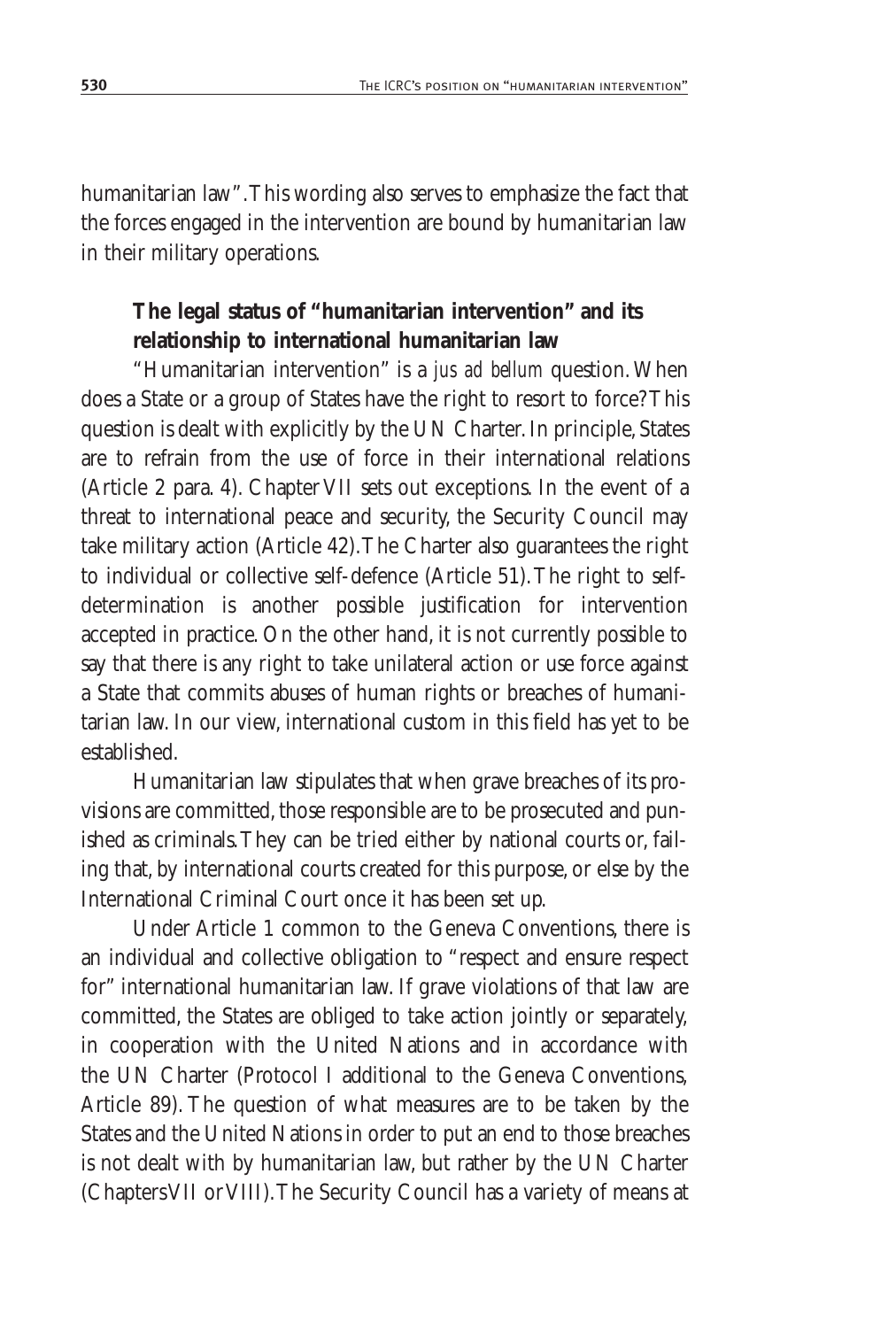its disposal, ranging from condemnation to the sending of troops, with full or partial interruption of economic relations as an intermediate measure. If armed intervention is decided upon, the Security Council can decide whether it is to be carried out by UN forces or delegated to a State or regional security body. However, Article 53 of the Charter specifies that "no enforcement action shall be taken under regional arrangements or by regional agencies without the authorization of the Security Council".

If armed force is used, international humanitarian law applies regardless of the grounds for the intervention. Debate on the applicability of humanitarian law to United Nations forces continues. Generally speaking, there are differing interpretations of certain aspects of international humanitarian law, especially those that govern the conduct of hostilities. The ICRC study on customary humanitarian law, due to be completed in 2001, will certainly shed further light on the topic, as will the meeting of specialists that the ICRC should be organizing in 2002 on the conduct of hostilities.

#### **The ICRC's position on "humanitarian intervention"**

What should the ICRC do in the event of extremely serious violations of international humanitarian law, or in case of genocide? It must sound the alarm and inform the States that humanitarian action has reached its limits. However, it is not the business of the ICRC to specify the means (such as armed force) that should be employed to bring an end to the violations.The ICRC does not express an opinion regarding the legitimacy of operations carried out in response to breaches of human rights or humanitarian law.

Where violations are very serious, and prevent humanitarian action, the problem exceeds the bounds of international humanitarian law and can no longer be dealt with by means of humanitarian action. However, in deciding to order armed intervention under Chapter VII of the UN Charter, the Security Council cannot ignore the fact that its primary role is to restore peace. It cannot take such a decision without drawing up a consistent and comprehensive plan of action that addresses the situation as a whole and, in particular, deals with the